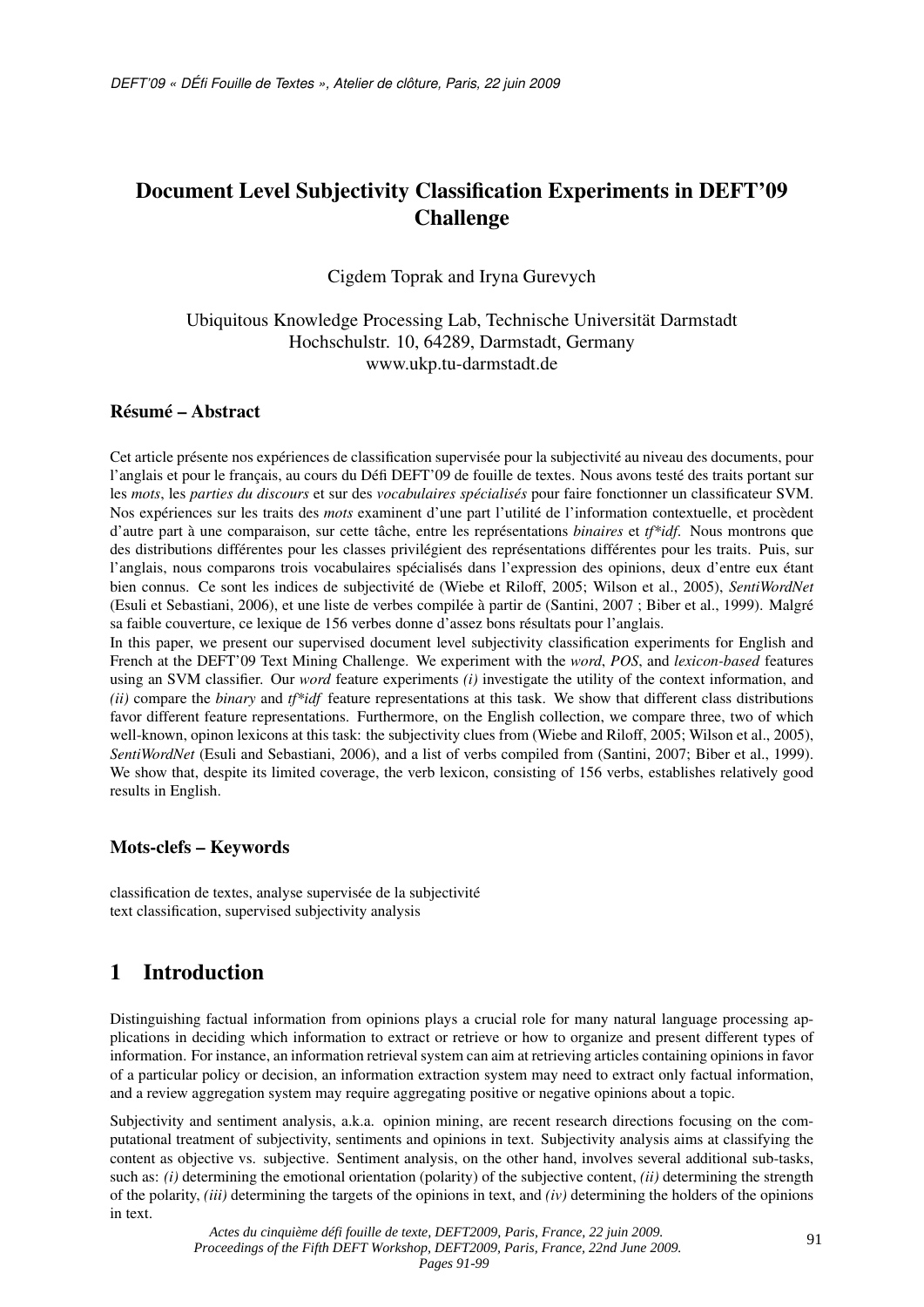Two of the DEFT'09 Text Mining Challenge tasks this year have focused on subjectivity analysis:

- Task-1: is a document level subjectivity classification task which required binary classification of the newspaper articles as *subjective* or *objective*.
- Task-2: is detecting the subjective parts of each individual document.

Our team participated in the first task in English and French. We used Support Vector Machine (SVM) classifiers (Joachims, 1998; Forman, 2003) as SVMs are shown to be among the top performer classifiers for high dimensional feature spaces as in the case of document level text classification. We utilized *word*, *part-of-speech (POS)*, and *lexicon-based* features in different configurations. *Lexicon-based* features were created using SentiWordNet (Esuli and Sebastiani, 2006), a list of subjectivity clues from previous works (Wiebe and Riloff, 2005; Wilson et al., 2005), and a list of verbs from (Santini, 2007; Biber et al., 1999). For our official submissions, we adopted a "kitchen sink" approach combining a variety of features. In this paper, besides our preliminary implementation employed for submissions, we report on additional experiments on the training and test corpora that investigate the contribution of various feature classes separately.

This paper is organized as follows: Section 2 introduces the related work in document level subjectivity classification. Section 3 explains our features. We discuss our experimental results in Section 4. Finally, we draw some conclusions in Section 5.

## 2 Related Work

Diverse features and classification algorithms have been investigated in document level subjectivity and sentiment classification tasks in previous works. Highest performance in document level subjectivity classification task for newspaper articles (F-measure 0.97) was established by (Yu and Hatzivassiloglou, 2003) using a Naive Bayes classifier with unigrams as features without stemming and stopword removal. (Wiebe et al., 2004) presents a detailed study for identifying *potential subjective elements*, i.e., subjective words and phrases, by clustering words according to their distributional similarity. They report accuracies up to 0.94 for document level subjectivity classification on a similar newspaper collection using the k-nearest neighbor algorithm based on the normalized counts of the *potential subjective elements* in each document. Similarly, we utilize *lexicon-based* features representing normalized counts of lexicon instances in a document.

(Pang et al., 2002) compared three classification algorithms, Naive Bayes, maximum entropy and SVM, with different feature configurations at a document level sentiment classification task for movie reviews. They show that using words as binary features performs better than using word frequencies as features. For French, we receive a better recall at the cost of a lower precision with the *binary* representation, however, for English frequency-based features (*tf\*idf*) yield a better result than the *binary* features. Furthermore, they report that unigrams outperform bigrams in the same task. We confirm this finding for the English collection, however for the French collection, context information increases precision without damaging the F-measure. They also show that SVM is the best performer although not by a significant margin.

Subjectivity classification has its roots in genre classification. Similar to genre, subjectivity of documents can be regarded as orthogonal to the topic, i.e., an objective or a subjective document may have the same topic. (Finn and Kushmerick, 2003) view document level subjectivity classification as a genre classification task and aim at building domain independent subjectivity classifiers. They investigate the utility of three different types of features (bag-ofwords, POS statistics and text statistics) across three domains for subjectivity classification. They show that bagof-words performs best in single topic domains and worst in the cross domain experiments indicating that there are keywords conveying subjectivity within each topic domain. POS statistics yields the best results in cross domain experiments as it allows a better abstraction over a topic dependent model. We explore *POS* features in isolation and in combination with domain independent *lexicon-based* features. As our bag-of-word approaches, i.e., *word* features, outperform our domain independent lexicon or POS combinations, we also confirm that keywords play a crucial role at this subjectivity classification task.

In a document level sentiment classification task, (Généreux and Santini, 2007) explore the effect of different feature weighting schemes and the utility of macro-features called *linguistic facets*, which were shown to be effective in the Web genre classification by (Santini, 2007). *Linguistic facets* include features which can be functionally interpreted, e.g., high frequency of the first person pronouns indicate a argumentative style. We use some *linguistic*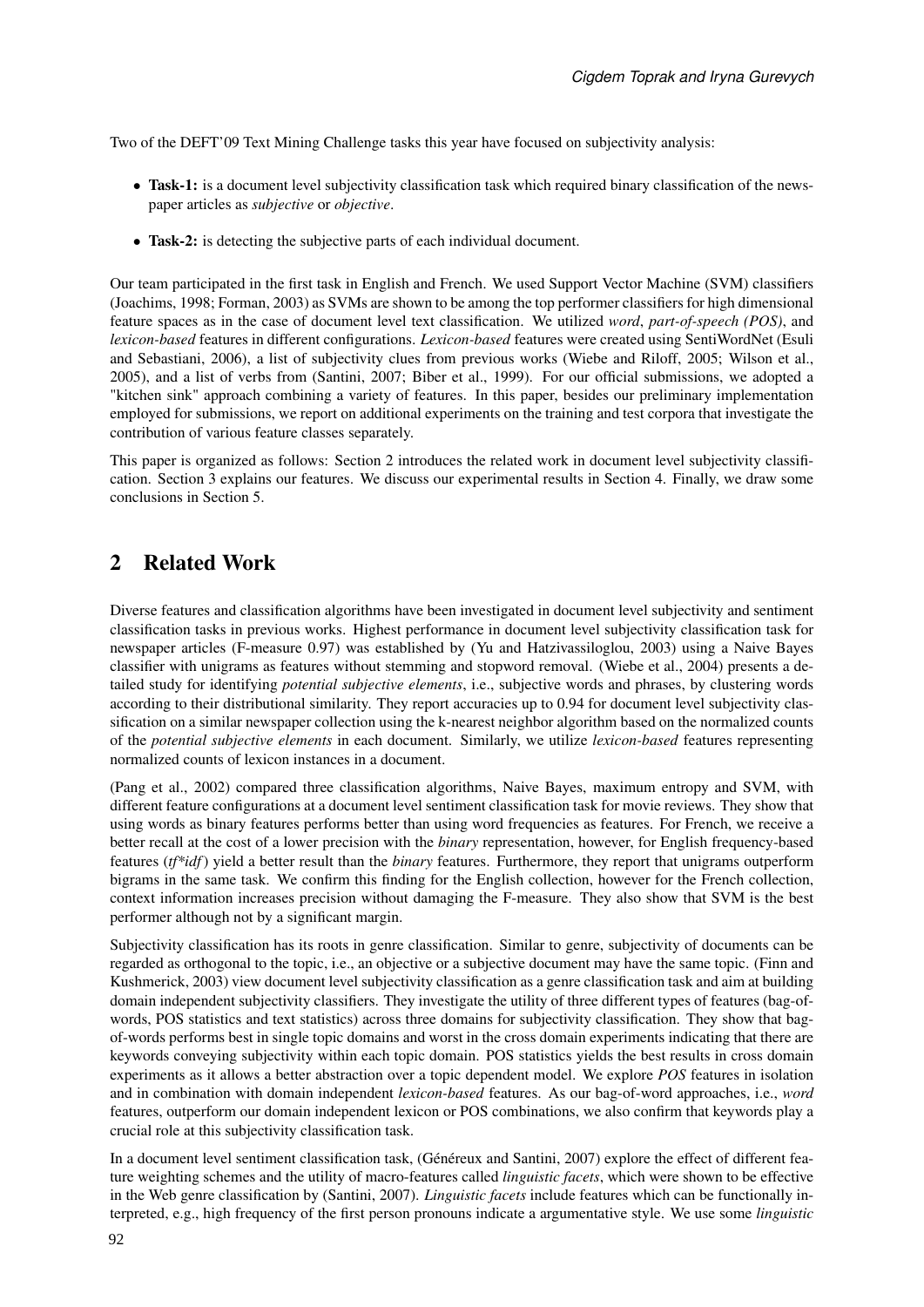*facet* features introduced in (Généreux and Santini, 2007) like the communication and mental verbs from (Biber et al., 1999) among our *lexicon-based* features.

### 3 Approach

We used an  $SVM^{perf}$  classifier<sup>12</sup> with a linear kernel. SVMs are *large margin* classifiers which aim to find a hyperplane (for two class problems) for separating the document vectors in one class from those in the other while keeping the separation, i.e., the *margin*, as large as possible. Classifying new documents is done by determining which side of the hyperplane they fall into.

Typically, in text classification documents are represented as vectors of feature counts. A feature can be as simple as the occurrence of a certain word or represent complex phenomena which can be observed in the document. For instance, a feature may represent the co-occurrence of a modal verb and a first person pronoun in the same sentence. There are different ways to represent feature counts. One way is to use a binary representation which indicates the presence (1) or absence (0) of the feature in the document. Another common approach is to represent each feature with a function of its frequency in the document. We explored both binary and frequency based representations in our experiments. For the frequency based representation, we used *tf\*idf* (term frequency multiplied by inverse document frequency) as shown in the formula:

$$
tf * idf = (1 + log(tf_{i,j}))log \frac{N}{df_i}
$$
\n<sup>(1)</sup>

where  $tf_{i,j}$  is the number of occurrences of  $word_i$  in  $document_j$ , N is the total number of documents,  $df_i$  is the number of documents which  $word_i$  occurs in.

We performed lemmatization, but applied no stop word removal. The documents are preprocessed with the Tree-Tagger<sup>3</sup> POS tagger (Schmid, 1994) and the Standford Named Entity Recognizer<sup>4</sup> (Finkel et al., 2005).

All of the features we used in our experiments can be grouped under three major classes as: *word features*, *POS features*, and *lexicon-based features*. Table1 illustrates all features used in our experiments. Next we explain each feature class in detail.

#### 3.1 Word features

This feature class includes features representing each word as a feature. We investigated the contribution of context information as well as the effect of unigrams and bigrams in our different experiments. The context information is represented with the *word\_window* feature, which encodes the previous and the next token of the current token. Feature *lemma\_tfidf* represents the tf\*idf values of lemmas as features. Similar to the *word\_window* feature, *lemma\_tfidf\_window* represents the context of the lemma, but using tf\*idf counts instead of the binary representation.

#### 3.2 Lexicon-based features

Lexicon-based features are built based on three resources: the subjectivity clue lexicons from previous works (Wiebe and Riloff, 2005; Wilson et al., 2005), hereafter referred to as the *Wilson lexicon*, lexical semantic resource *SentiWordNet* created by (Esuli and Sebastiani, 2006) and a list of verbs taken from (Santini, 2007) which originates from (Biber et al., 1999), hereafter referred to as *C-M verb lexicon*.

Wilson lexicon consists of three lists of subjectivity clues: *(i)* the prior polarity lexicon, *(ii)* the intensifier lexicon, and *(iii)* the valence shifter lexicon. All three lexicons contain unigram as well as n-gram entries with *POS* and *stemming* attributes. The *POS* attribute indicates the POS of the subjectivity term. The *stemming* attribute indicates whether the look-up should be performed with lemmas or tokens. For instance, the look-up for the lexicon entry

<sup>1</sup>http://svmlight.joachims.org/svm\_perf.html

<sup>&</sup>lt;sup>2</sup>Classifier configuration:  $-c=1$  -l=2 for English,  $-c=5$  -l=2 for French. -c parameter represents the trade-off between training error and margin. -l parameter represents the loss function to use. We used the error rate, i.e., the percentage of errors in prediction vector as the loss function.

<sup>3</sup>http://www.ims.uni-stuttgart.de/projekte/corplex/TreeTagger/

<sup>4</sup>http://nlp.stanford.edu/software/CRF-NER.shtml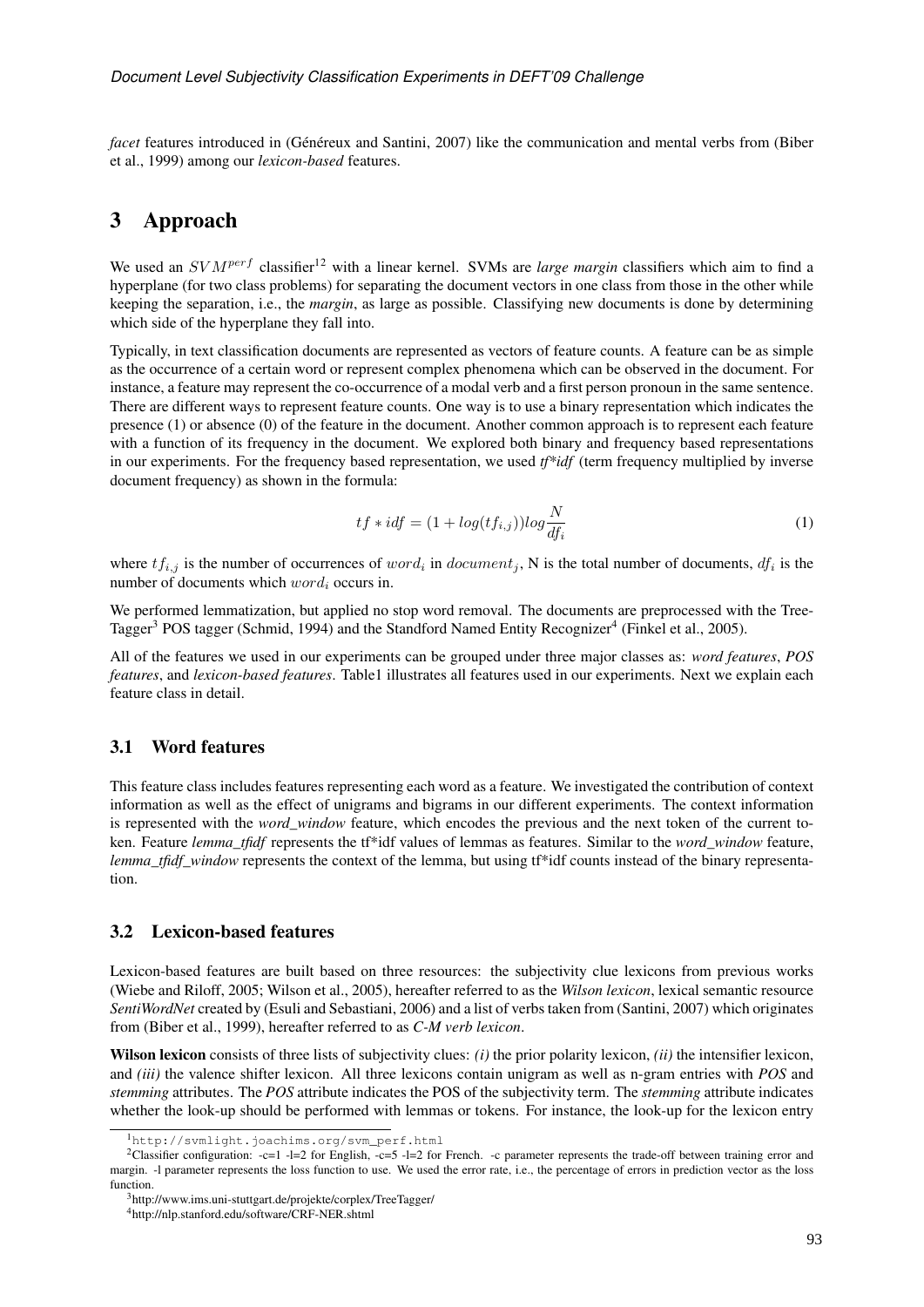(word1=abuse pos1=verb stemmed1=y) should be performed with lemmas and match all the verb instances of the entry like "abused" (verb), "abusing" (verb), but not "abuse" (noun) or "abuses" (noun). Entries of the prior polarity lexicon also have the *prior polarity* and *reliability* attributes. *Prior polarity* represents the polarity of an entry out of the context with the possible values of *positive*, *negative*, *both* or *neutral*. The *reliability* attribute indicates whether the entry has a subjective usage most of the time *(strongsubj)*, or whether it has only certain subjective usages *(weaksubj)*. The intensifier lexicon contains a list of intensifier words such as "fierce, enormous, more, most". The valence shifter lexicon contains entries which shift the polarity of an existing opinion towards negative or positive including negation words.

In order to increase the coverage of the original lexicon described above, we looked up the verbs in the prior polarity lexicon in WordNet to check if they also existed as nouns. Eventually, we added 61 nouns with positive and 192 nouns with negative polarities to the original lexicon. Binary features generated from the Wilson lexicon contain the *reliability* and the *polarity* information. Real-valued features *Wilson\_clue\_count* and *Wilson\_strongSubj\_clue\_ratio* represent the normalized count of lexicon instances in a document and the percentage of the *strongsubj* instances among all existing clues in a document respectively.

SentiWordNet (Esuli and Sebastiani, 2006) is a lexical resource which assigns a triplet of numerical scores for positivity *(PosScore)*, negativity *(NegScore)* and objectivity as *(1-(PosScore+NegScore))* to each synset in WordNet. Similar to the Wilson lexicon, *SentiWordNet* contains unigram as well as n-gram entries with the POS information besides the polarity scores. We used the *PosScore* and the *NegScore* of the first sense of the lexicon item as real-valued features. Similar to *Wilson\_clue\_count*, *SentiWN\_count* represents the normalized count of the lexicon instances which have a non-zero *PosScore* or *NegScore* score for the first sense of the lexicon instance.

Communication and mental verbs (C-M verb lexicon): communication verbs include verbs like *say, claim, accuse etc.* which occur in reported speech and communication. Mental verbs include verbs conveying cognitive and emotional meaning such as *appreciate, love, judge etc.* C-M verbs have been taken from (Santini, 2007) who investigated them in the Web genre classification.

*Wilson\_1.person* and *C-M\_1.person* features assesses the co-occurrence of the lexicon instances and first person pronouns in the same sentence for the *Wilson* and the *C-M verb lexicons* respectively. Similarly, *Wilson\_NE* and *C-M\_NE* represents the co-occurrence of the lexicon instances and named entities in the same sentence.

| <b>Feature Class</b> | <b>Feature Name</b>           | <b>Feature Type</b> | <b>Description</b>                               |
|----------------------|-------------------------------|---------------------|--------------------------------------------------|
|                      | word_lemma                    | binary              | lemma of tokens                                  |
|                      | word window                   | binary              | lemma of the previous and next 2 lemmas          |
| Word                 | bigrams                       | binary              | lemmas of the bigrams                            |
|                      | lemma tfidf                   | real-valued         | tf <sup>*</sup> idf value of the lemmas          |
|                      | lemma tfidf window            | real-valued         | tf*idf of the previous and next lemma            |
|                      | <b>POS</b>                    | binary              | POS of the tokens                                |
| <b>POS</b>           | POS_window                    | binary              | POS of the previous and next token               |
|                      | preceded by                   | binary              | whether token is preceded by an adj. or adv.     |
|                      | POS_statistics                | real-valued         | number of pronouns, adj., adv. in each sent.     |
|                      | modal_in_sentence             | binary              | existence of a modal verb in each sent.          |
|                      | Wilson                        | binary              | existence of Wilson lexicon instances            |
|                      | Wilson NE                     | binary              | Wilson word and named entity in the same sent.   |
|                      | Wilson_1.person               | binary              | Wilson word and 1st person pr. in the same sent. |
| Lexicon-based        | Wilson_clue_count             | real-valued         | number of lexicon instances pro document         |
|                      | Wilson strong Subj clue ratio | real-valued         | ratio of strong Subj instances over all clues    |
|                      | $C-M$                         | binary              | existence of C-M lexicon instances               |
|                      | C-M_NE                        | binary              | C-M verb and named entity in the same sent.      |
|                      | $C-M_1$ .person               | binary              | C-M verb and 1st person pr. in the same sent.    |
|                      | SentiWN_Scores                | real-valued         | positive and negative scores of the first sense  |
|                      | SentiWN count                 | real-valued         | number of lexicon instances pro document         |

Finally, the C-M verb lexicon<sup>5</sup> is manually translated to French, and it is the only lexicon used in the experiments for French.

Table 1: An overview of features used in our experiments

<sup>5</sup>Both English and French versions of the C-M verbs can be found at: http://www.ukp.tu-darmstadt.de/data/ sentiment-analysis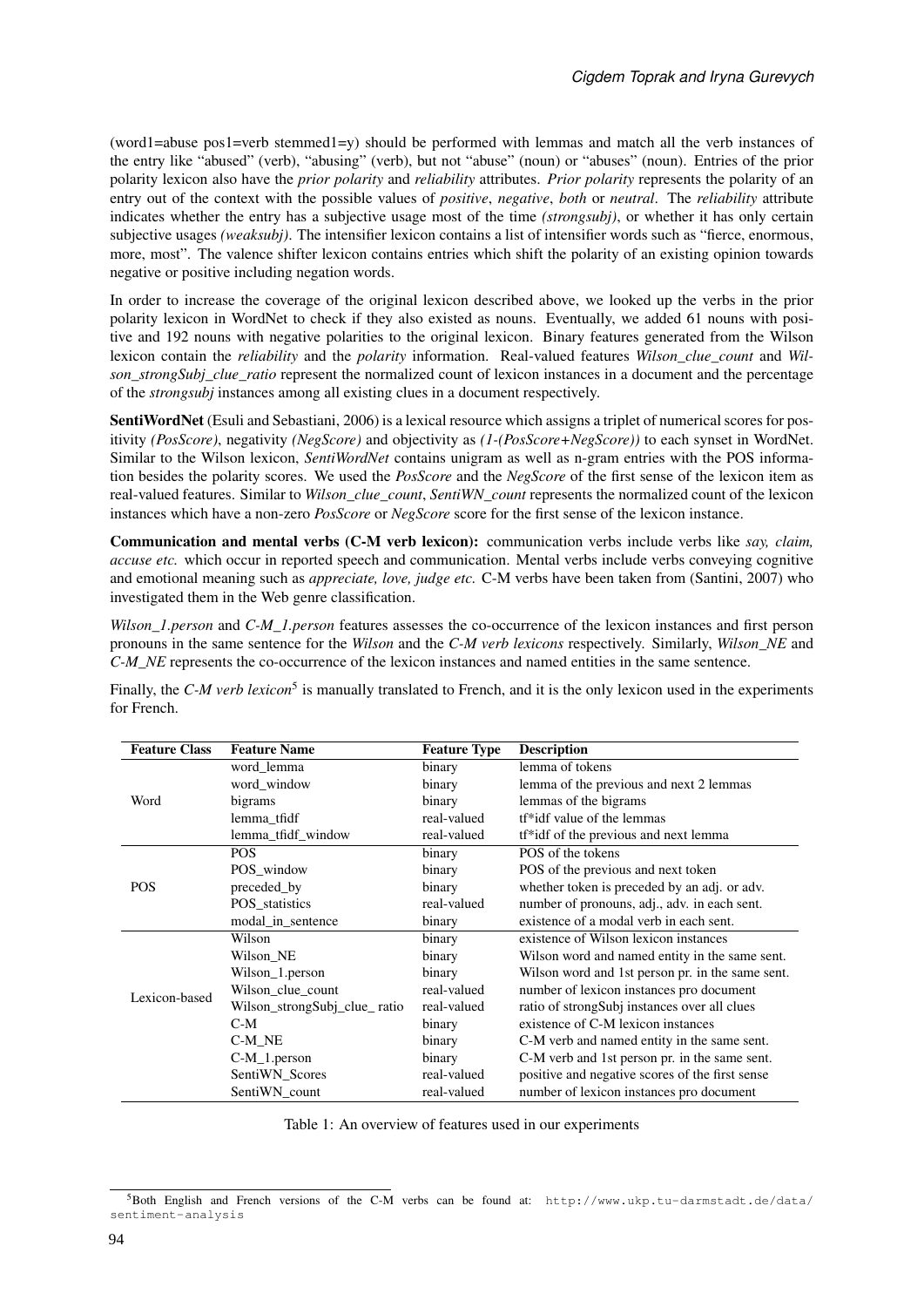#### 3.3 POS features

*POS* feature represents the POS of each token, and *POS\_window* feature represents the POS of the previous and the next token as binary features. *Preceded\_by* feature encodes whether a token is preceded by an adjective or an adverb. *Modal\_in\_sentence* feature looks for the existence of modal verbs in each sentence. Finally, *POS\_statistics* feature assesses the number of pronouns, adjectives, and adverbs in each sentence.

### 4 Experiments

After the official submissions, we revised some parts of our system, performed additional experiments and evaluated them over the test collections. In this section, we present additional experiments as well as our submissions. Table 2 shows the number of documents in the training and test sets for both languages. The English collection had a more balanced class distribution (56% subjective vs. 44% objective) compared to the French collection (17% subjective vs. 83% objective). Documents were labeled as *subjective* or *objective* based on the sections they appeared in within the newspapers. Newspaper articles from the opinionated sections such as *letter from the editor*, *debates* and *analyses* were labeled as *subjective* and articles from the sections reporting facts such as *news in local and foreign politics and economy* were labeled as *objective*.

| Language      | <b>Subjective</b> | <b>Objective</b> | <b>Total</b> |
|---------------|-------------------|------------------|--------------|
| English train | 4426 (56%)        | 3440 (44%)       | 7866         |
| English test  | 2977              | 2268             | 5245         |
| French train  | 4338 (17%)        | 20838 (83%)      | 25176        |
| French test   | 2894              | 13894            | 16788        |

| Table 2: Document distribution for the training and test sets |  |  |  |  |  |  |
|---------------------------------------------------------------|--|--|--|--|--|--|
|---------------------------------------------------------------|--|--|--|--|--|--|

Table 3 and Table 5 show our experimental results for the English and French collections respectively. Feature combinations used in our submissions for both languages are presented in Table 4. Precision for each class label is calculated as  $P_i = \frac{correctly\,classified\, instances\, for\, class}{all\, instances\, classified\, as\, class}$  and recall for each class label is calculated all instances classif ied as class<sup>i</sup> as  $R_i = \frac{correctly \, classified \, instances \, for \, class_i}{numbers \, of \, class_i \, instead \, and \, the \, class_i \, \in \{sub, obj\}.$  Overall precision and recall is calculated as the arithmetic mean of the precisions and recalls for both class labels. *F-score* is calculated as  $F = \frac{2X Precision X Recall}{Precision + Recall}$  using the overall precision and recall. Additionally, we report the accuracy for each experiment for enabling comparison to a random-choice baseline which would always assign the majority class to the instances.

We experimented with each feature class in isolation to understand their contribution for the specific classification task at hand. Next, we discuss our results for both collections.

#### 4.1 Results

For both languages, we observe that *word* class features perform superior compared to the other classes. For the more or less balanced corpus of English, we observe that all groups, in isolation or combined, accuracy-wise outperform a random-choice baseline (56% accuracy). The French collection, on the other hand, has a high-skew class distribution in favor of the objective class, i.e., a random-choice baseline would already establish a high accuracy of 0.83. For the French collection, accuracy-wise only the *word* class features significantly exceed such a baseline.

Word class experiments: The experiments performed with *word* class features give us some insights about *(i)* how two different feature representations, i.e., *binary* vs. *tf\*idf*, behave, and *(ii)* whether providing context information, i.e., using *bigrams* or *word\_window* as opposed to using *unigrams* as features, would aid the document level subjectivity classification task.

*Binary vs. tf\*idf:* For the English collection, we observe that the *tf\*idf* representation (W4 in Table 3) outperforms the *binary* representation (W1 in Table 3) for all precision and recall values. On both collections, the *tf\*idf* representation increases the subjective precision (Psubj), however, on the French collection at the cost of a dramatic decrease in the subjective recall (Rsubj) (F-W1 vs. F-W3 in Table 5). In other words, on the French collection which has a high-skew class distribution in favor of the objective class, the *binary* representation identifies more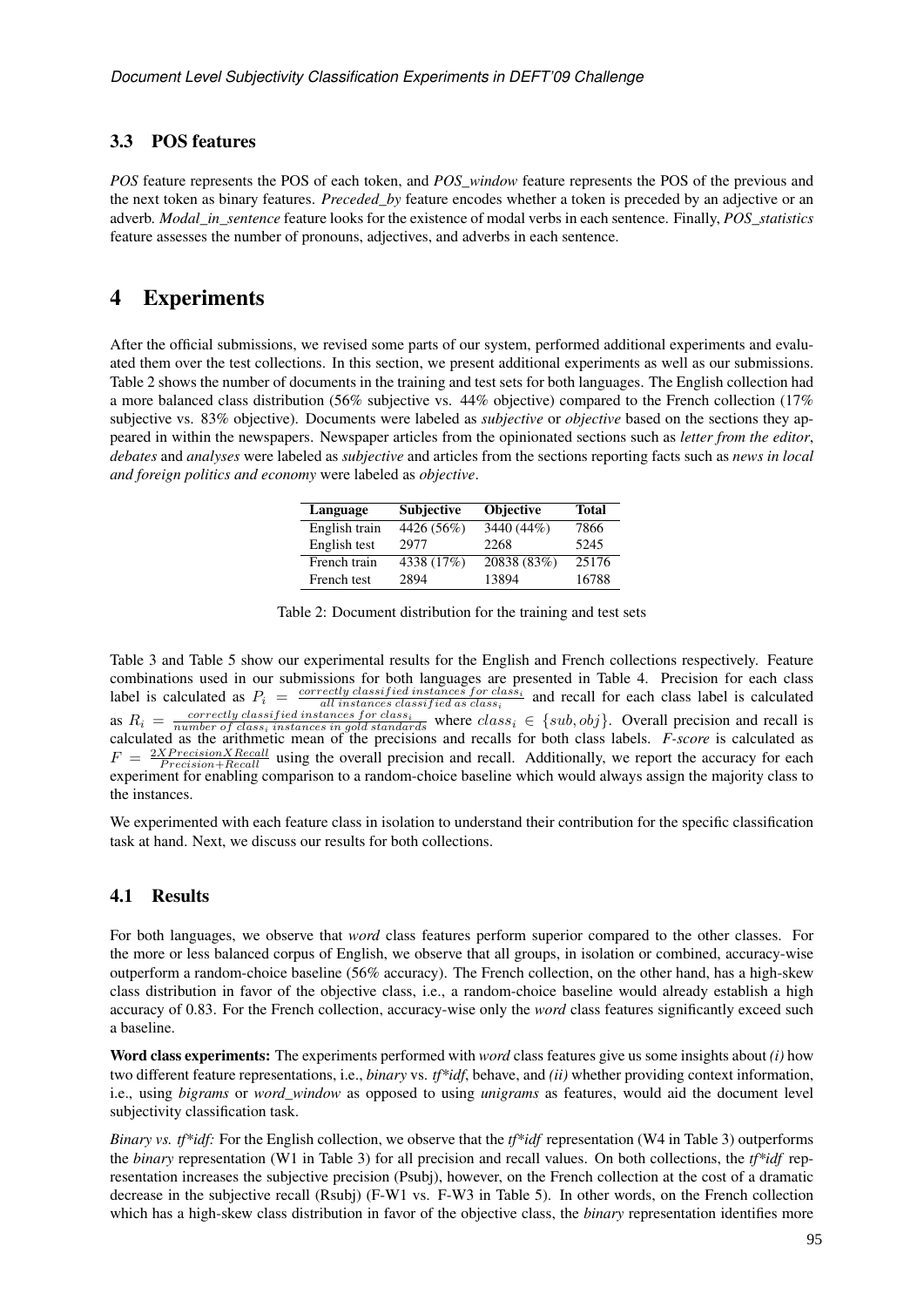instances of the minority class (high subjective recall), where the *tf\*idf* representation is preciser. Frequency-based representations such as *tf\*idf* are known to be effective for classical topic categorization tasks as they surface the content words, i.e., keywords. However, we speculate that for subjectivity classification on an uneven class distribution, binary representation may be surfacing the non-content words constituting evidence for the minority class, thus, increasing the recall for the minority class. However, this observation requires more investigation before drawing definite conclusions.

*Context vs. no context:* The binary features *word\_window* and *bigrams* provide context information to the classifier. The *word\_window* feature represents the previous and the next lemma as features. The *bigram* feature represents two consecutive lemmas as features. The experiments using *word\_window* (W2 in Table 3) and bigrams (W3 in Table 3) are outperformed by the experiments using unigrams as features (W1). However, for the French collection, using *word\_window* features (F-W2 in Table 5) increases the subjective precision and the objective recall compared to unigrams as features (F-W1). For the French collection, context information enables the classifier to make more precise decisions without damaging the recall too much. However, for the English collection, classifier does not benefit from the context information.

Lexicon-based class experiments: For the English collection, the experiments using the *lexicon-based* class features in isolation (L1-L7 in Table 3) aim at comparing three domain independent subjectivity lexicons. In other words, the lexicons contain no knowledge of the training or the test collections. The *Wilson lexicon* contains about 6850 unique entries from different POS classes, out of which 990 are multi-word expressions. The *C-M verb lexicon* has 156 verb entries. *SentiWordNet* assigns positivity and negativity scores to all synsets in WordNet Version 2.0, out of which around 9420 unigrams have non-zero subjectivity scores. As a result, *SentiWordNet* constitutes the largest resource, followed by the *Wilson lexicon*. Accuracy-wise, all lexicons perform well above the random-choice baseline proving their value for modelling subjectivity regardless of the domain. We see that the *Wilson lexicon* alone (L1) performs better than *SentiWordNet* alone (L5) and the *C-M verb lexicon* alone (L3). Adding complex features, which represent the co-occurrence of the named entities/first person pronouns and a lexicon item in the same sentence, improves the performance for the *C-M verb lexicon* (L3 vs. L4 in Table 3), but it does not contribute to the performance of the *Wilson lexicon* (L1 vs. L2 in Table 3). L3 and L4, the results obtained from the *C-M verb lexicon*, which is a limited lexicon restricted to verbs only, signal the potential of using verbs from certain semantic verb categories in subjectivity classification. From the results L1 (*Wilson lexicon*) and L5 (*SentiWordNet*), we observe that as the size of the lexicon increases, the noise introduced by the lexicon increases. This points out the importance of word-sense disambiguation in subjectivity classification. Finally, the best performance for the *lexicon-based* class experiments is obtained by combining all lexicons (L7 in Table 3).

For the French collection, we utilized the manual translations of the *C-M verb lexicon* (FL in Table 5). They proved to be insufficient for identifying subjective documents, establishing a low subjective recall.

POS class experiments: On both collections, the experiments with the *POS* class features (P1 in Table 3 and FP in Table 5) deliver similar results to the experiments using *C-M verb lexicon* (L4 in Table 3 and FL in Table 5). While for the English corpus, using *POS* class features alone establishes an accuracy significantly better than the random-choice baseline, for the unbalanced corpus of French, *POS* class behaves almost like a random-choice baseline.

Our submissions: We made three submissions for English and two submissions for French. The first submission in English (S1 for English in Table 4) combines one the best performing *word* class features, *lemma\_tfidf*, with the *lexicon-based* class features. The second submission (S2 for English in Table 4) combines the *lexicon-based* class and the *POS* class features. The third submission is the best performing *word* class feature *lemma\_tfidf\_window*. For English, based on our revised system, S3 delivers the best results (SR\_3 in Table 3). SR\_1 in Table 3 (first submission) shows that the lexicons have almost no effect at all when combined with the *lemma\_tfidf*. The results from the second submission (SR\_2), which combines the *lexicon-based* class and the *POS* class, show that adding *POS* features damages the performance of the *lexicon-based* class. All lexicons contain POS information for their entries. Therefore, features created from lexicons already encode POS information rendering some POS features redundant which damages the performance of the classifier.

The first submission for French combines *lemma\_tfidf* and the *lexicon-based* class features (S1 for French in Table 4). The *lexicon-based* features increases the subjective recall (F-SR\_1 vs. F-W3 in Table 4). For the second submission, we combined the *lexicon-based* and *POS* classes, which performs better than each class in isolation.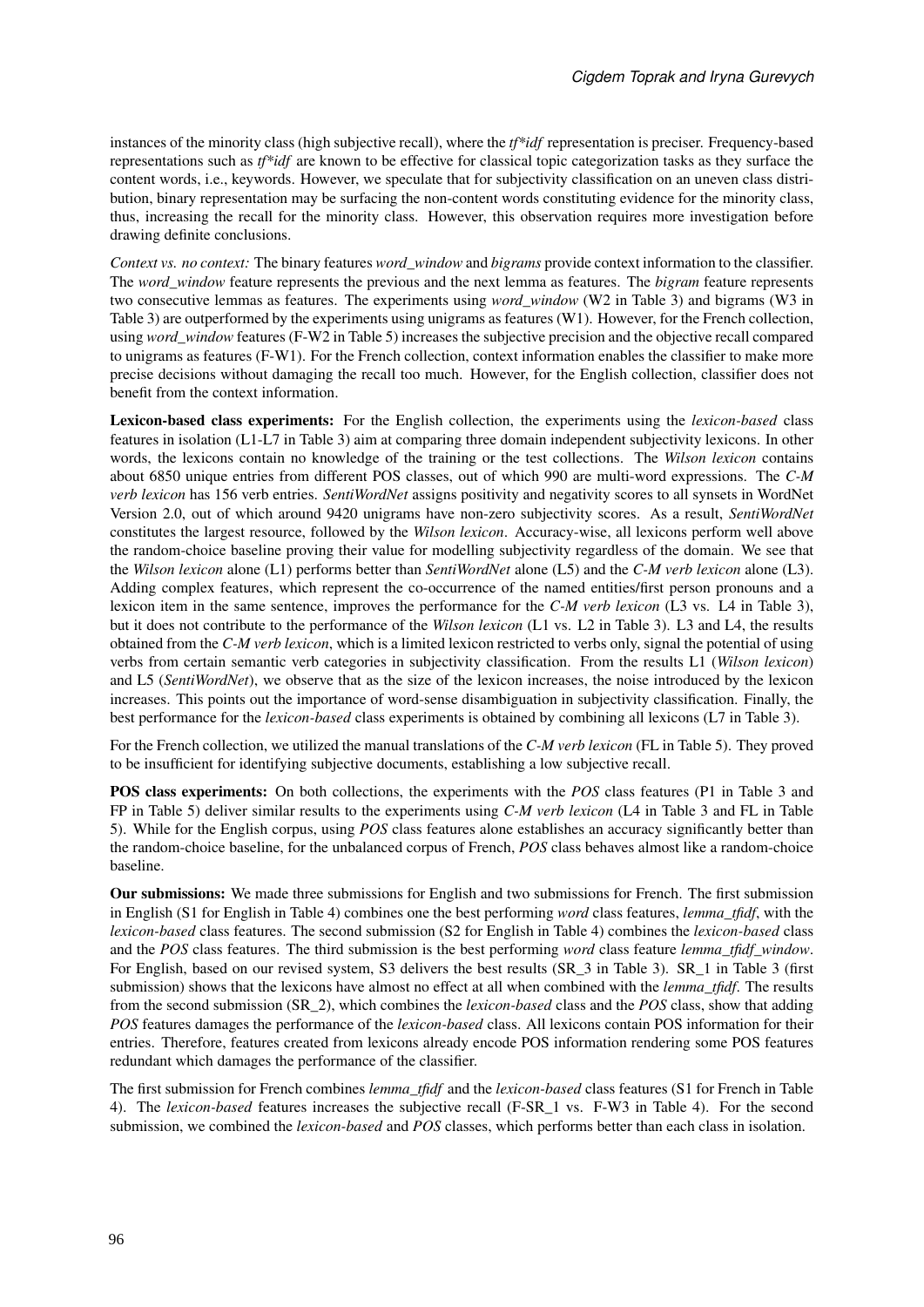#### *Document Level Subjectivity Classification Experiments in DEFT'09 Challenge*

| <b>Feature Class</b> | <b>Features</b>                         | <b>Psub</b> | <b>Rsub</b> | Pobj  | Robj  | $\mathbf P$ | $\bf R$ | F     | Acc            |
|----------------------|-----------------------------------------|-------------|-------------|-------|-------|-------------|---------|-------|----------------|
| <b>Baseline</b>      | assigning majority class                | Ξ.          |             |       |       | -           |         |       | 0.56           |
|                      | W1: word lemma                          | 0.878       | 0.840       | 0.801 | 0.847 | 0.840       | 0.843   | 0.841 | 0.843          |
|                      | W2: word window                         | 0.850       | 0.835       | 0.789 | 0.806 | 0.819       | 0.821   | 0.820 | 0.823          |
| Word                 | W3: bigrams                             | 0.876       | 0.831       | 0.792 | 0.845 | 0.834       | 0.838   | 0.835 | 0.837          |
|                      | W4: lemma tfidf                         | 0.896       | 0.842       | 0.808 | 0.872 | 0.852       | 0.857   | 0.853 | 0.855          |
|                      | W5: lemma_tfidf_window                  | 0.893       | 0.850       | 0.815 | 0.866 | 0.854       | 0.858   | 0.855 | 0.857          |
|                      | L1: Wilson                              | 0.848       | 0.801       | 0.757 | 0.812 | 0.802       | 0.806   | 0.803 | 0.806          |
|                      | L2: L1, Wilson NE, Wilson 1. person     | 0.835       | 0.814       | 0.764 | 0.790 | 0.800       | 0.802   | 0.801 | 0.804          |
|                      | $L3: C-M$                               | 0.738       | 0.722       | 0.645 | 0.663 | 0.691       | 0.693   | 0.692 | 0.697          |
| Lexicon-based        | L4: L3, C-M_NE, C-M_1. person           | 0.748       | 0.737       | 0.661 | 0.675 | 0.705       | 0.706   | 0.705 | 0.710          |
|                      | L5: SentiWN_scores                      | 0.836       | 0.773       | 0.729 | 0.802 | 0.783       | 0.787   | 0.784 | 0.785          |
|                      | L6: L2, L4                              | 0.844       | 0.816       | 0.769 | 0.803 | 0.807       | 0.809   | 0.808 | 0.810          |
|                      | L7: L5, L6                              | 0.849       | 0.829       | 0.783 | 0.807 | 0.816       | 0.818   | 0.817 | 0.820          |
| <b>POS</b>           | $\overline{P1:}$ all POS group features | 0.714       | 0.815       | 0.702 | 0.571 | 0.708       | 0.693   | 0.695 | 0.710          |
| Submissions official | $SO_1$                                  | 0.836       | 0.863       | 0.812 | 0.778 | 0.824       | 0.821   | 0.822 |                |
|                      | $SO_2$                                  | 0.791       | 0.819       | 0.751 | 0.716 | 0.771       | 0.767   | 0.769 | $\overline{a}$ |
|                      | $SO_3$                                  | 0.783       | 0.931       | 0.880 | 0.662 | 0.832       | 0.796   | 0.814 |                |
|                      | $SR_1$                                  | 0.876       | 0.841       | 0.801 | 0.843 | 0.838       | 0.842   | 0.840 | 0.842          |
| Submissions revised  | $SR_2$                                  | 0.839       | 0.824       | 0.775 | 0.792 | 0.807       | 0.808   | 0.807 | 0.810          |
|                      | SR <sub>3</sub>                         | 0.893       | 0.850       | 0.815 | 0.866 | 0.854       | 0.858   | 0.855 | 0.857          |

Table 3: Experimental results for the English collection

| <b>Submission</b> | English                             | French                         |
|-------------------|-------------------------------------|--------------------------------|
|                   | lemma tfidf                         | lemma tfidf                    |
| S1                | Wilson, Wilson NE, Wilson 1. person | $C-M, C-M$ NE, $C-M$ 1. person |
|                   | C-M, C-M_NE, C-M_1.person           |                                |
|                   | SentiWN Scores, SentiWN count       |                                |
|                   | Wilson clue count                   | $C-M, C-M$ NE, $C-M$ 1. person |
|                   | Wilson_strongSubj_clue_ratio        | preceded by, POS window        |
| S2                | Wilson, Wilson NE, Wilson 1. person | modal in sentence              |
|                   | C-M, C-M_NE, C-M_1.person           |                                |
|                   | SentiWN Scores, SentiWN count       |                                |
|                   | preceded by, POS statistics         |                                |
|                   | modal in sentence                   |                                |
| S3                | lemma tfidf window                  |                                |

Table 4: Features included in the submissions

## 5 Conclusions

In this paper, we presented our approach and experiments for the document level subjectivity classification task at the DEFT'09 Challenge which required the classification of the newspaper articles as *subjective* or *objective*. We experimented with an  $SVM^{perf}$  classifier using features from three different classes including *word*, *POS*, and *lexicon-based* features. We investigate how each feature class in isolation and combination with other classes performs at the subjectivity classification task on the two DEFT collections which have quite disparate class distributions.

Our experiments with the *word* class features reveal that different class distributions favor different feature representations at the document level subjectivity classification task. The English collection, which is almost balanced, benefits consistently from the *tf\*idf* representation for all precision and recall values. For the unbalanced French corpus, the *binary* representation yields better subjective recall and the *tf\*idf* representation yields better subjective precision. Additionally, with the *word* class experiments we assess the utility of the context information in the subjectivity classification task. We observe that for the English collection, context information does not contribute, wherein for the French collection, it increases the precision without damaging the F-measure.

The *lexicon-based* experiments investigate the utility of three domain-independent lexicons in the document level subjectivity classification task in English. The *Wilson lexicon* consists of the subjectivity clues from previous works (Wiebe and Riloff, 2005; Wilson et al., 2005). The lexical semantic resource *SentiWordNet* assigns a triplet of numerical scores for positivity *(PosScore)*, negativity *(NegScore)* and objectivity as *(1-(PosScore+NegScore))*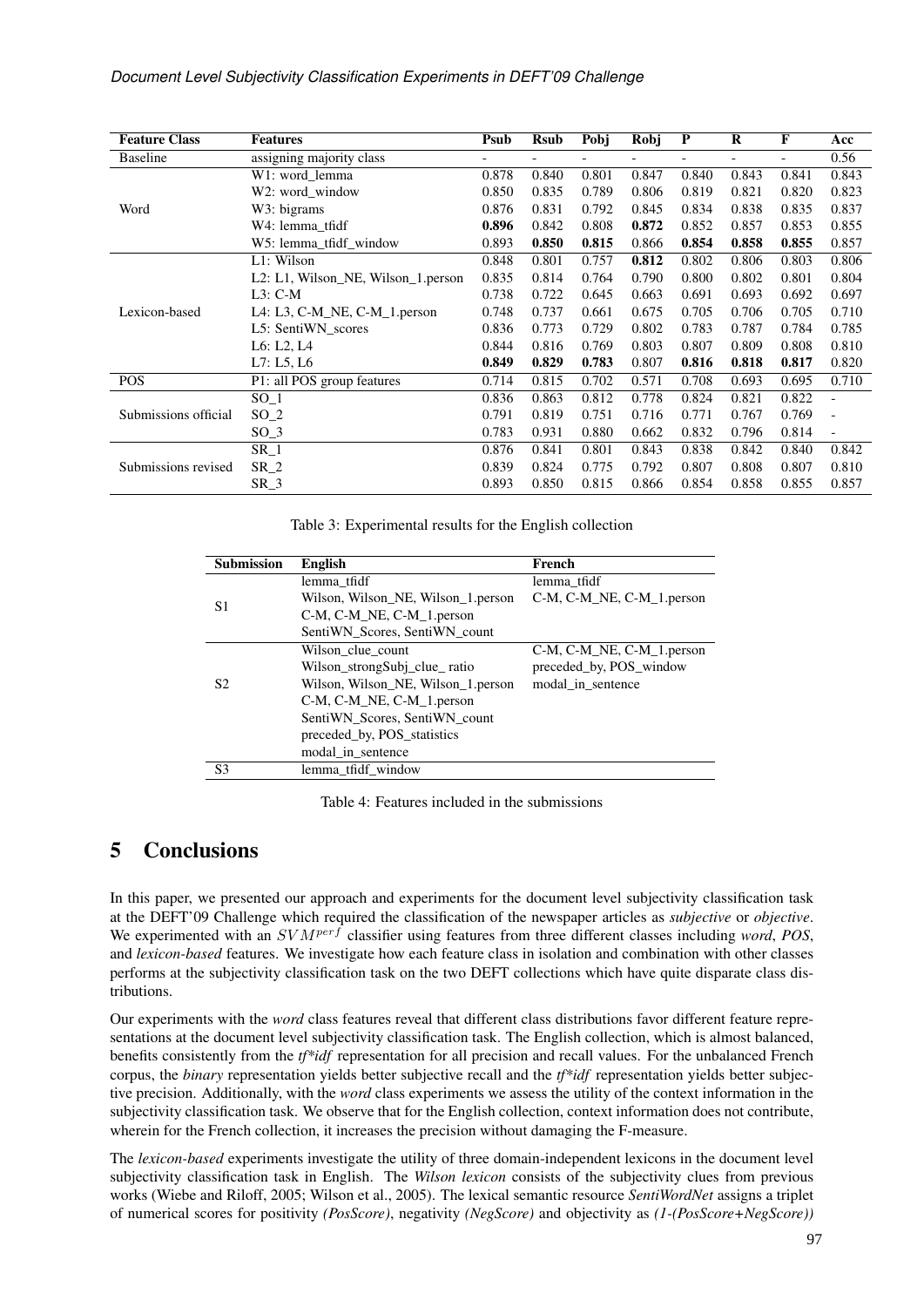| <b>Feature Class</b> | <b>Features</b>                 | Psub                     | <b>Rsub</b> | Pobi  | Robi  | P     | R     | F     | Acc                      |
|----------------------|---------------------------------|--------------------------|-------------|-------|-------|-------|-------|-------|--------------------------|
| Baseline             | assigning majority class        | $\overline{\phantom{a}}$ |             |       |       |       |       |       | 0.83                     |
| Word                 | F-W1: word lemma                | 0.787                    | 0.902       | 0.979 | 0.949 | 0.883 | 0.926 | 0.902 | 0.941                    |
|                      | F-W2: word window               | 0.861                    | 0.816       | 0.962 | 0.972 | 0.911 | 0.894 | 0.902 | 0.945                    |
|                      | F-W3: lemma tfidf               | 0.920                    | 0.763       | 0.952 | 0.986 | 0.936 | 0.874 | 0.901 | 0.947                    |
| Lexicon              | FL: C-M, C-M_NE, C-M_1st person | 0.633                    | 0.248       | 0.861 | 0.970 | 0.747 | 0.609 | 0.634 | 0.845                    |
| <b>POS</b>           | FP: all POS group features      | 0.706                    | 0.128       | 0.844 | 0.988 | 0.772 | 0.550 | 0.550 | 0.840                    |
| Submissions official | $F-SO_1$                        | 0.783                    | 0.122       | 0.844 | 0.993 | 0.814 | 0.557 | 0.662 |                          |
|                      | $F-SO2$                         | 0.527                    | 0.752       | 0.943 | 0.860 | 0.735 | 0.806 | 0.769 | $\overline{\phantom{a}}$ |
| Submissions revised  | $F-SR$ 1                        | 0.886                    | 0.789       | 0.957 | 0.978 | 0.921 | 0.884 | 0.901 | 0.946                    |
|                      | $F-SR2$                         | 0.676                    | 0.359       | 0.878 | 0.964 | 0.777 | 0.661 | 0.694 | 0.859                    |

Table 5: Experimental results for the French collection

to each synset in WordNet. The *C-M verb lexicon* constitutes a list of communication and mental verbs introduced by (Biber et al., 1999; Santini, 2007). For English, all three lexicons model document level subjectivity better than a random-choice baseline. Nevertheless, they lag behind the *word* class features due to: *(i)* the noise introduced by the lexicons, and *(ii)* the keywords which support the classification task and are incorporated by the *word* class features, but do not appear in the domain independent lexicons.

## Acknowledgements

This work was supported by the German Research Foundation (DFG) as a part of the *Research Training Group on Feedback Based Quality Management in eLearning* under the grant 1223, and by the Volkswagen Foundation as a part of the Lichtenberg-Professorship Program under grant No. I/82806.

## **References**

Biber, D., Johansson, S., Leech, G., Conrad, S., and Finegan, E. (1999). *Longman Grammar of Spoken and Written English*. Pearson Education Limited.

Esuli, A. and Sebastiani, F. (2006). Sentiwordnet: A publicly available lexical resource for opinion mining. In *Proceedings of LREC-06, the 5th Conference on Language Resources and Evaluation*, pages 417–422, Genova, Italy.

Finkel, J. R., Grenager, T., and Manning, C. (2005). Incorporating non-local information into information extraction systems by gibbs sampling. In *Proceedings of the 43nd Annual Meeting of the Association for Computational Linguistics*, pages 363–370, Ann Arbor, USA.

Finn, A. and Kushmerick, N. (2003). Learning to classify documents according to genre. In *Proceedings of the Workshop on Computational Approaches to Style Analysis and Synthesis at International Joint Conference on Artificial Intelligence*, Acapulco, Mexico.

Forman, G. (2003). An extensive empirical study of feature selection metrics for text classification. *Journal of Machine Learning Research*, 3:1289–1305.

Généreux, M. and Santini, M. (2007). Exploring the use of linguistic features in sentiment analysis. In *Proceedings of Corpus Linguistics Conference*, Birmingham, UK.

Joachims, T. (1998). Text categorization with support vector machines: Learning with many relevant features. In *Proceedings of European Conference on Machine Learning (ECML)*, pages 137–142, Chemnitz, Germany.

Pang, B., Lee, L., and Vaithyanathan, S. (2002). Thumbs up? sentiment classification using machine learning techniques. In *Proceedings of the 2002 Conference on Empirical Methods in Natural Language Processing (EMNLP)*, pages 79–86, Philadelphia, PA, USA.

Santini, M. (January 2007). *Automatic Identification of Genre in Web Pages*. PhD thesis, University of Brighton (UK).